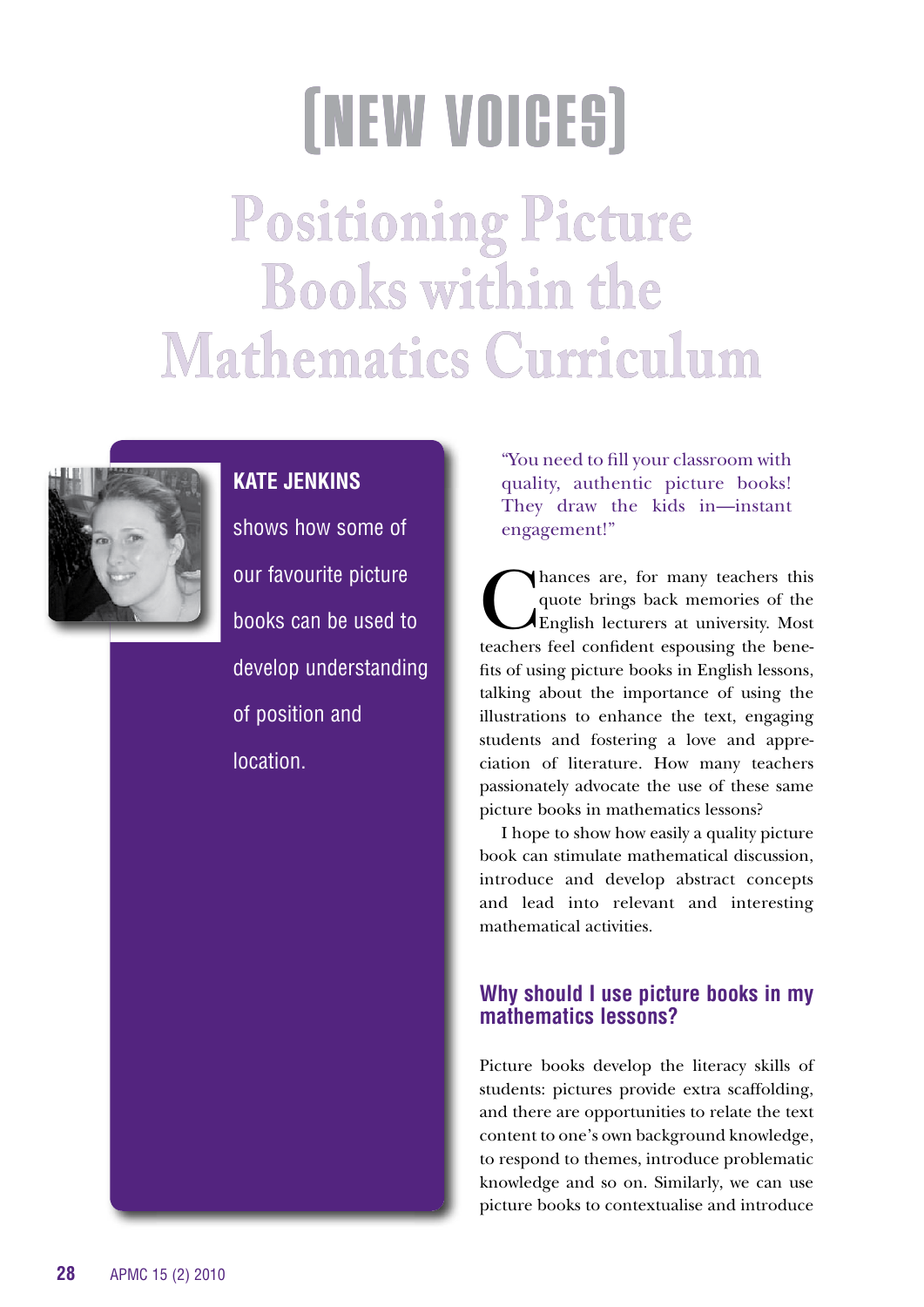real life, relevant mathematics to our students (Anderson, Anderson, & Shapiro, 2004).

According to the NSW Mathematics Syllabus (Board of Studies NSW, 2002, p. 7), we should be teaching our students how to apply mathematics in their everyday lives, so that they can be empowered participants in contemporary society. To do this successfully, we need to provide our students with learning experiences that are "experientially real". Too easily, teachers employ textbooks that make superficial links to students' real-life experiences (Sparrow, 2008). Using picture books to stimulate mathematical discussion and learning experiences gives students a starting point and provides a non-threatening learning environment for students with low mathematical self efficacy (Jenner, 2002).

# **Are you talking about a specific strand of the mathematics syllabus?**

In using picture books to teach mathematics, you are limited only by your imagination and your library's resources. Clarkson (2006) outlined a number of rhymes and fairy tales that provide opportunities to look at patterns, estimation and measuring, and Padula (2004) has developed an extensive list of fictional texts that deal with problem solving, sequential thinking, patterns, measurement and logic.

 In this article, I will demonstrate how four fiction texts can be used specifically to develop students' understanding of position, direction and mapping skills.

> **Position: The location of an object in relation to oneself or another object**

## **The Jolly Postman or Other People's letters by Janet Ahlberg and Allan Ahlberg**

This much-loved children's book follows the village postman over the course of an ordinary day, as he cycles from house to house, delivering mail to a collection of wellknown fairy tale characters.



## **Early Stage One (5–6 years)**

Students are expected to give and follow simple directions and describe positions using every day language. Whilst reading the book, the learning experience can be as simple as a discussion prompted by questions such as:

- Can you put the letter back in the envelope?
- What can you see on the witches table?
- Who is standing next to Cinderella?

### **Stage One (6–7 years)**

Students are expected to describe and represent the position of objects using drawings and models. Activities could include a discussion of the positions of characters. For example:

• Look at the guests sitting down at Goldilock's birthday party. Who is sitting to the left of Goldilocks? Who is sitting in between Little Pig and Humpty Dumpty?

Or, a more open-ended task such as;

• Imagine you are having a birthday party, make a model showing where your guests would sit around the table.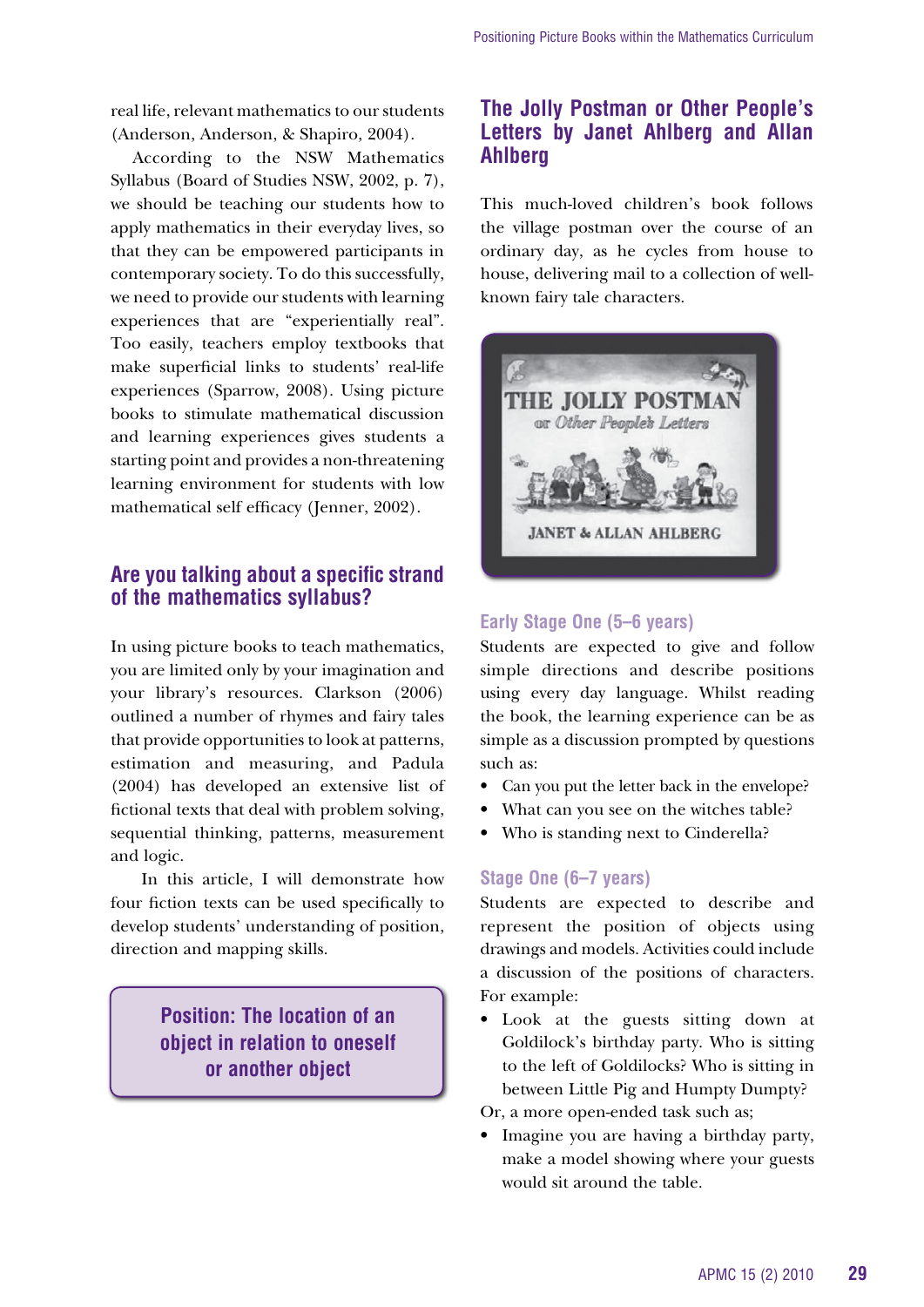## **Stage Two (8–9 years)**

Students should be working towards using simple maps to represent position and follow routes. You could:

- • Give students a map of the village (or jointly construct one) and ask them to draw and describe the postman's journey in the book.
- • Look at a map of the students' local area and introduce the idea of coordinate geometry.

## **Stage Three (10–11 years)**

Students are developing their mapping skills: interpreting scales and using them to make simple calculations. Appropriate activities include the following:

- • Based on the book's illustrations, ask students to estimate the distance between each of the Jolly Postman's stops. Discuss the length of his journey. Is it realistic that it took the postman all day to get around the village?
- • Draw a plan of the village from an aerial view.

## **The Secret Birthday Message by Eric Carle**

Tim wakes up on the morning of his birthday, to discover an envelope under his pillow, containing a secret message with directions leading him to his birthday gift. Possible activities are provided below for students from early Stage 1 to Stage 3.

### **Early Stage One (5–6 years)**

• Give students their own 'secret messages' to follow around the classroom or the school.

#### **Stage One (6–7 years)**

- • Describe the path Tim takes along his journey.
- Use a drawing or model to represent Tim's journey.
- • Create a drawing of the school or familiar

area and write two instructions for another student to complete; e.g.: Draw a house in between the school and the shops. Draw a chimney on top of the red building.



### **Stage Two (8–9 years)**

- Ask the students to write the instructions for Tim's return journey.
- • Ask students to write an alternative set of directions for Tim, based on the picture of his house and yard on the last page.

#### **Stage Three (10–11 years)**

- Students could create an aerial view of Tim's backyard on grid paper and plot his journey, using coordinates to describe his position at various times.
- • Discuss the illustrations in the book: Are they to scale? Is that important? Why/Why not? Why is it important that "official" maps are drawn to scale?

# **10 little Rubber Ducks by Eric Carle**

This book follows the journey of 10 rubber ducks that are thrown off their cargo ship during a wild storm at sea. The ducks float off in various directions. Activities suitable for younger students include the following: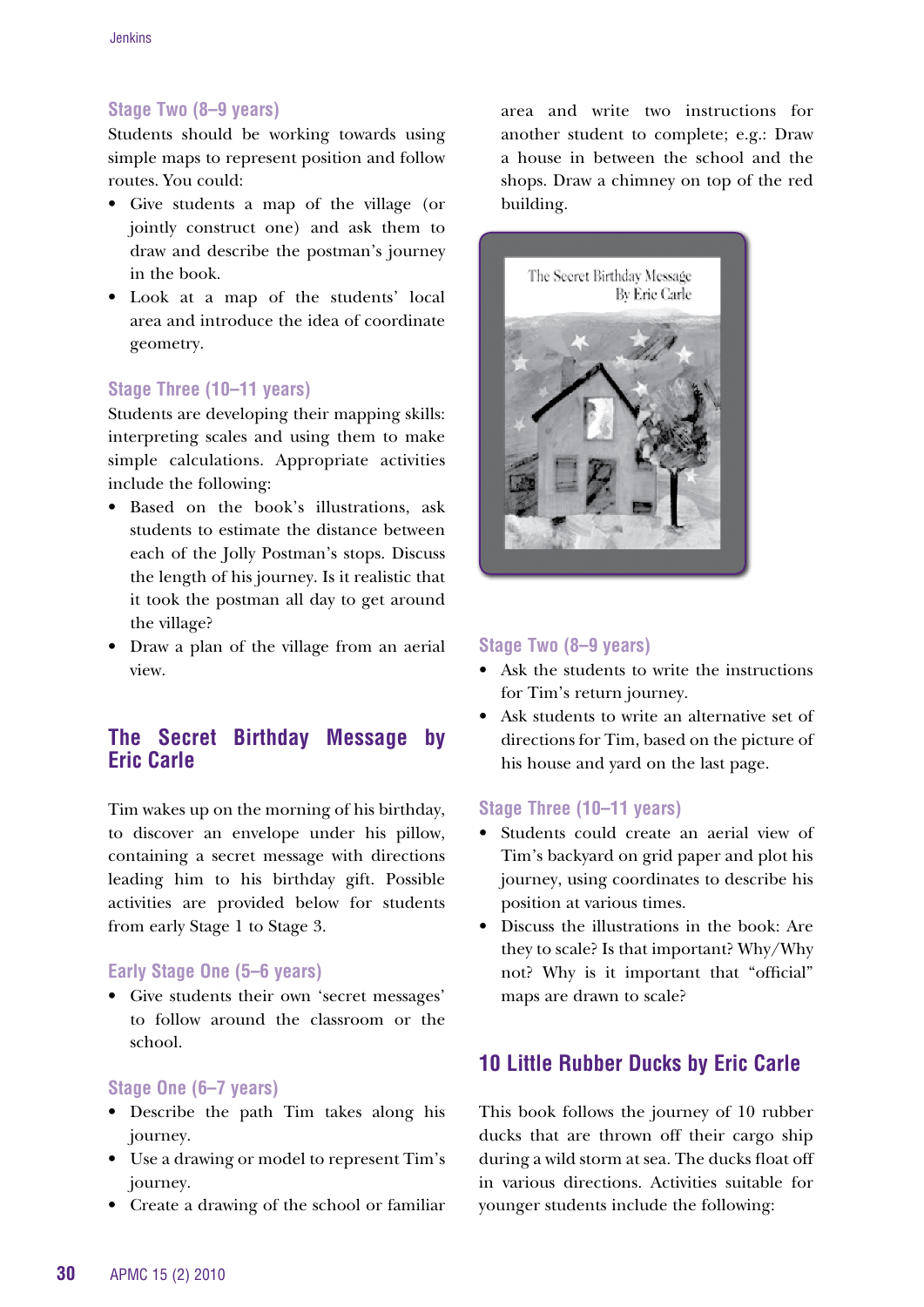## **Early Stage One (5–6 years)**

• Have students re-enact the book so they are following a series of directions that describe their positions and movements; e.g.: A strong wind whistles across the sea. Have students show the movement of the waves by swaying from side to side.

## **Stage One (6–7 years)**

- When the text reads, "The 5th rubber duck drifts to the left," ask students to point in the direction the duck is moving.
- • Ask students to describe what they can see in the illustrations using the terms "left" and "right".



## **The Rabbits by John Marsden and Shaun Tan**

This book is a tale of "the rabbits" who colonise a foreign land, told from the perspective of the native animals. It is most suitable for middle to upper primary students. Activities could include the following:

#### **Stage Two (8–9 years)**

• In the book, the rabbits "spread across the country". Using a map of Australia and a compass rose, identify deserts, rivers or mountains and describe their locations; e.g., the mountains are north-west of Sydney.



• Give students an aerial view of the rabbits' settlement and ask students to find the coordinates of particular rabbits or buildings and compare them to a central point.

#### **Stage Three (10–11 years)**

- • Have students construct two maps of the rabbits' settlement using different scales. Discuss the benefits of using one scale over another. Who would find each map more useful than the other?
- • Give students an Aboriginal languages' map of New South Wales and ask them to locate their suburb. Use the scale to calculate the distances between various Aboriginal nations and describe the position of one nation relative to another.

## **But wait, there's more!**

Although the activities provided in this article focus specifically on the Position sub-strand of the NSW syllabus (Board of Studies NSW, 2002), the four texts discussed also lend themselves to mathematical discussions that cover a variety of other strands. It must also be pointed out that some of the activities listed should be implemented whilst reading the books; others are designed as follow-up activities. The four texts that have been presented in this article were chosen